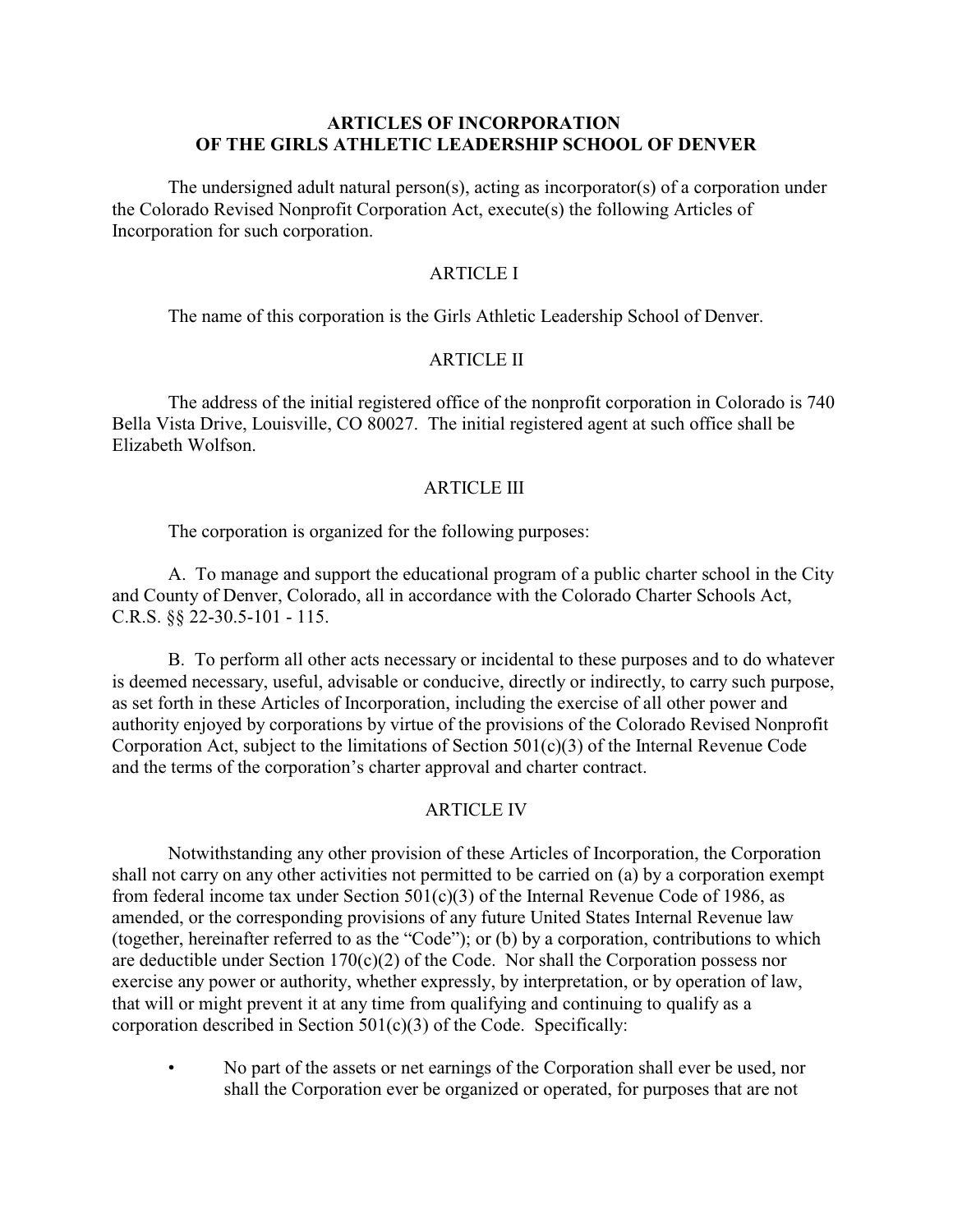exclusively charitable or educational within the meaning of Section  $501(c)(3)$  of the Code.

- The Corporation shall never be operated for the primary purpose of carrying on a trade or business for profit.
- No substantial part of the activities of the Corporation shall consist of carrying on propaganda or otherwise attempting to influence legislation to the extent such activities are prohibited by law; nor shall it to any degree, directly or indirectly, participate in political campaigns on behalf of any candidate for public office. Nothing contained, herein, however, shall prevent the corporation from supporting or participating in such activities as are authorized by the Colorado Charter Schools Act, COLO. REV. STAT. §§ 22-30.5-101-115, or any successor statutes, to assist the School in maintaining such a charter and such conduct is not and shall not be deemed an attempt to carry on propaganda or to influence legislation.
- At no time shall the Corporation engage in any activities that are unlawful under the laws of the United States, Colorado, or any other jurisdiction where its activities are carried on, respecting discrimination against any individual on bases including, but not limited to, race, national origin, veteran's status, religion, sex, age, marital status, or disability.
- No solicitation of contributions to the Corporation shall be made, and no gift, bequest, or devise to the Corporation shall be accepted, upon any condition or limitation that would cause the Corporation to lose federal income tax exemption.
- No part of the income or principal of the corporation shall inure to the benefit of or be distributed to any director, or officer of the corporation or any other private individual, but reimbursement for expenditures or the payment of reasonable compensation for services rendered shall not be deemed to be a distribution of income or principal. No compensation shall be paid to the Directors or officers of the Corporation, as such, for serving as a Director or officer. Any "conflicting interest transaction," as that term is defined in COLO. REV. STAT. § 7-128-501 (1998), or any successor statute, shall be carried out in the manner prescribed by that section, provided that additional provisions regarding such transactions may be defined in the bylaws.
- No loans may be made by the corporation to directors or officers. Any director or officer who assents to or participates in making any such loan shall be liable to the corporation for the amount of such loan until it is repaid.
- The board shall not approve a transaction involving a disqualified person unless it has determined and documented, to its satisfaction, that the consideration provided to the Corporation is equal to or exceeds the benefit to such person.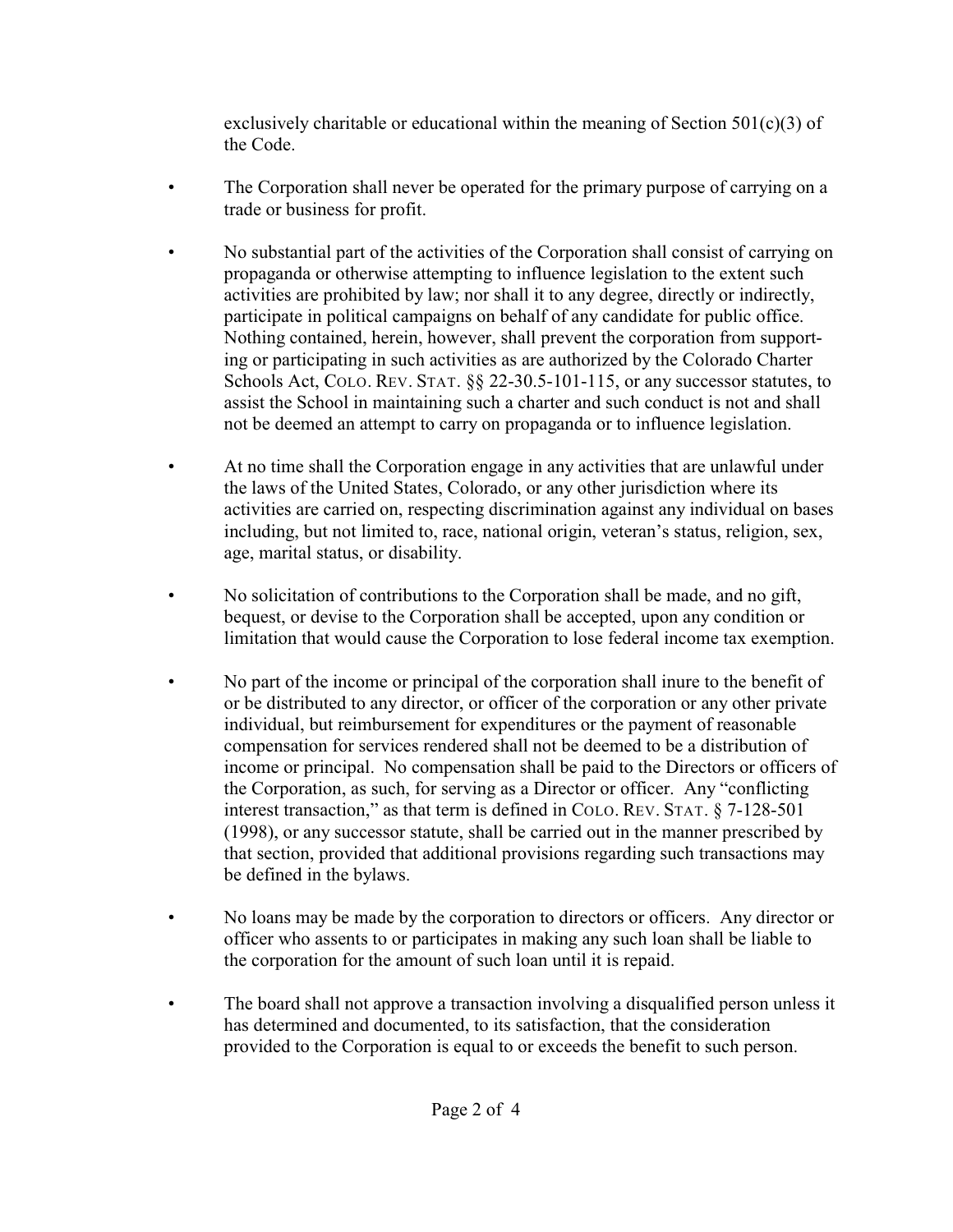### ARTICLE V

The corporation shall have no voting members, nor membership rights as defined in the Colorado Revised Nonprofit Corporations Act, but the participation of interested persons in the corporation's affairs may be provided for in the bylaws.

## ARTICLE VI

These articles may be amended as provided in the bylaws.

# ARTICLE VII

Upon the dissolution of the corporation, assets shall be distributed for one or more exempt purposes within the meaning of section 501(c)(3) of the Internal Revenue Code, or the corresponding section of any future statute, to the federal government, or to a state or local government, or another entity organized and operated exclusively for charitable or educational purposes and qualified for tax exemption from Federal income tax under Section 501(c) (3) of the Internal Revenue Code. Specifically, assets not required to discharge liabilities or transfer to a donor or grantor shall be transferred to Denver School District No 1, Denver Public Schools. Any such assets not so disposed of shall be disposed of by a Court of competent jurisdiction of the county in which the principal office of the corporation in then located, exclusively for such purposes or to such organization or organizations, as said Court shall determine are organized and operated exclusively for such purposes.

# ARTICLE VIII

The nonprofit corporation shall have a number of directors as stated in its bylaws, to be appointed or elected as stated in its bylaws.

# ARTICLE IX

Should any person or body regulated by these articles of incorporation, the bylaws or Board-adopted policies, including the Board, develop in good faith a custom or practice inconsistent in any particular with the articles, bylaws or policies, such inconsistency shall not, in and of itself, invalidate any action otherwise properly taken. Upon notice of such inconsistency, the Board shall promptly rectify the situation by either amending the articles, bylaws or policy to conform to such practice, or by discontinuing the inconsistent custom or practice. This section does not authorize any violation of the Charter Schools Act, any violation of a charter contract, nor any action that would not permitted to be carried on by a corporation exempt from federal income tax under Section 501(c)(3) of the Code by a corporation, contributions to which are deductible under Section 170(c)(2) of the Code